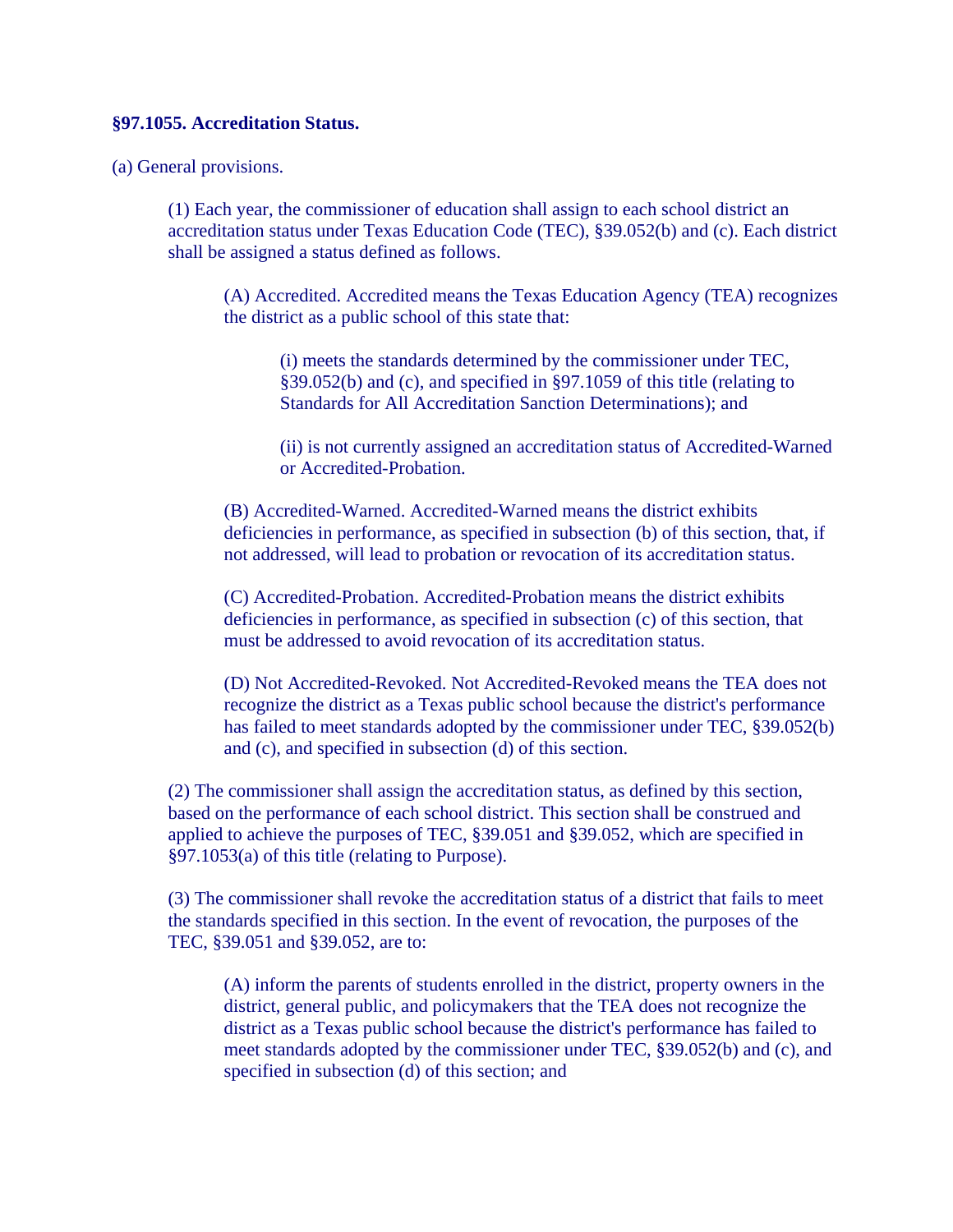(B) encourage other districts to improve their performance so as to retain their accreditation.

(4) Unless revised as a result of investigative activities by the commissioner as authorized under TEC, Chapter 39, or other law, an accreditation status remains in effect until replaced by an accreditation status assigned for the next school year. An accreditation status shall be revised within the school year when circumstances require such revision in order to achieve the purposes specified in §97.1053(a) of this title.

(5) An accreditation status will be withheld pending completion of any appeal or review of an academic accountability rating, a financial accountability rating, or other determination by the commissioner, but only if such appeal or review is:

(A) specifically authorized by commissioner rule;

(B) timely requested under and in compliance with such rule; and

(C) applicable to the accreditation status under review.

(6) An accreditation status may be withheld pending completion of on-site or other investigative activities in order to achieve the purposes specified in §97.1053(a) of this title.

(7) An accreditation status may be raised or lowered based on the district's performance or may be lowered based on the performance of one or more campuses in the district that is below a standard required under this chapter or other applicable law.

(8) For purposes of determining multiple years of academically unacceptable or insufficient performance, the academic accountability ratings issued for the 2010-2011 school year and for the 2012-2013 school year are consecutive. An accreditation status assigned for the 2012-2013 school year shall be based on assigned academic accountability ratings for the applicable prior school years, as determined under subsections (b)-(d) of this section.

(9) Accreditation statuses are consecutive if they are not separated by an accreditation period in which the TEA assigned accreditation statuses to districts and charter schools generally. For example, if TEA does not assign accreditation statuses to districts and charter schools generally for the 2012-2013 school year, then the accreditation statuses issued for the 2011-2012 school year and for the 2013-2014 school year are consecutive.

(b) Determination of Accredited-Warned status.

(1) A district shall be assigned Accredited-Warned status if, beginning with its 2006 rating, the district is assigned: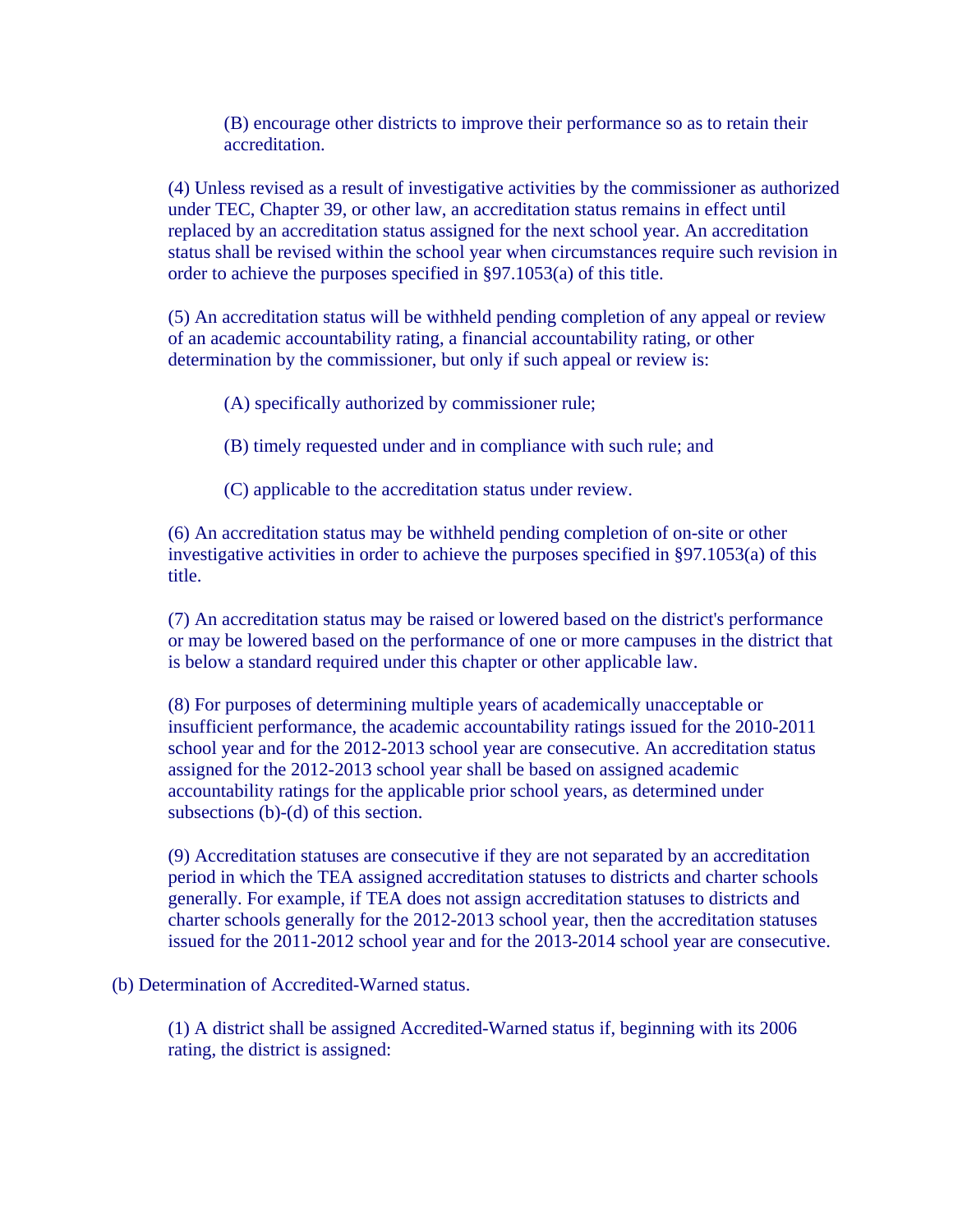(A) for two consecutive school years, an academic accountability rating of Academically Unacceptable or insufficient performance under §97.1001 of this title (relating to Accountability Rating System);

(B) for two consecutive school years, a financial accountability rating of Substandard Achievement or Suspended--Data Quality under §109.1002 of this title (relating to Financial Accountability Ratings);

(C) for two consecutive school years, any one of the ratings referenced in subparagraphs (A) and (B) of this paragraph; or

(D) for one school year, a combination of ratings referenced in both subparagraphs (A) and (B) of this paragraph.

(2) Notwithstanding the district's performance under paragraph (1) of this subsection, a district shall be assigned Accredited-Warned status if the commissioner determines this action is reasonably necessary to achieve the purposes of TEC, §39.051 and §39.052. Such action is generally required by the following circumstances:

(A) to an extent established under subsection (e) of this section, the district has failed to comply with requirements related to:

(i) the integrity of assessment or financial data used to measure performance under TEC, Chapter 39 or 42, and rules implementing those chapters;

(ii) the reporting of data under TEC, §42.006, and §61.1025 of this title (relating to Public Education Information Management System (PEIMS) Data and Reporting Standards);

(iii) other reports required by state or federal law or court order;

(iv) awarding high school graduation under TEC, §28.025; or

(v) any applicable requirement under TEC,  $\S7.056(e)(3)(C)$ -(I); or

(B) after investigation under TEC, §39.056 or §39.057, the commissioner finds:

(i) the district's programs monitored under §97.1005 of this title (relating to Performance-Based Monitoring Analysis System) exhibit serious or persistent deficiencies that, if not addressed, may lead to probation or revocation of the district's accreditation; or

(ii) the district otherwise exhibits serious or persistent deficiencies that, if not addressed, may lead to probation or revocation of the district's accreditation.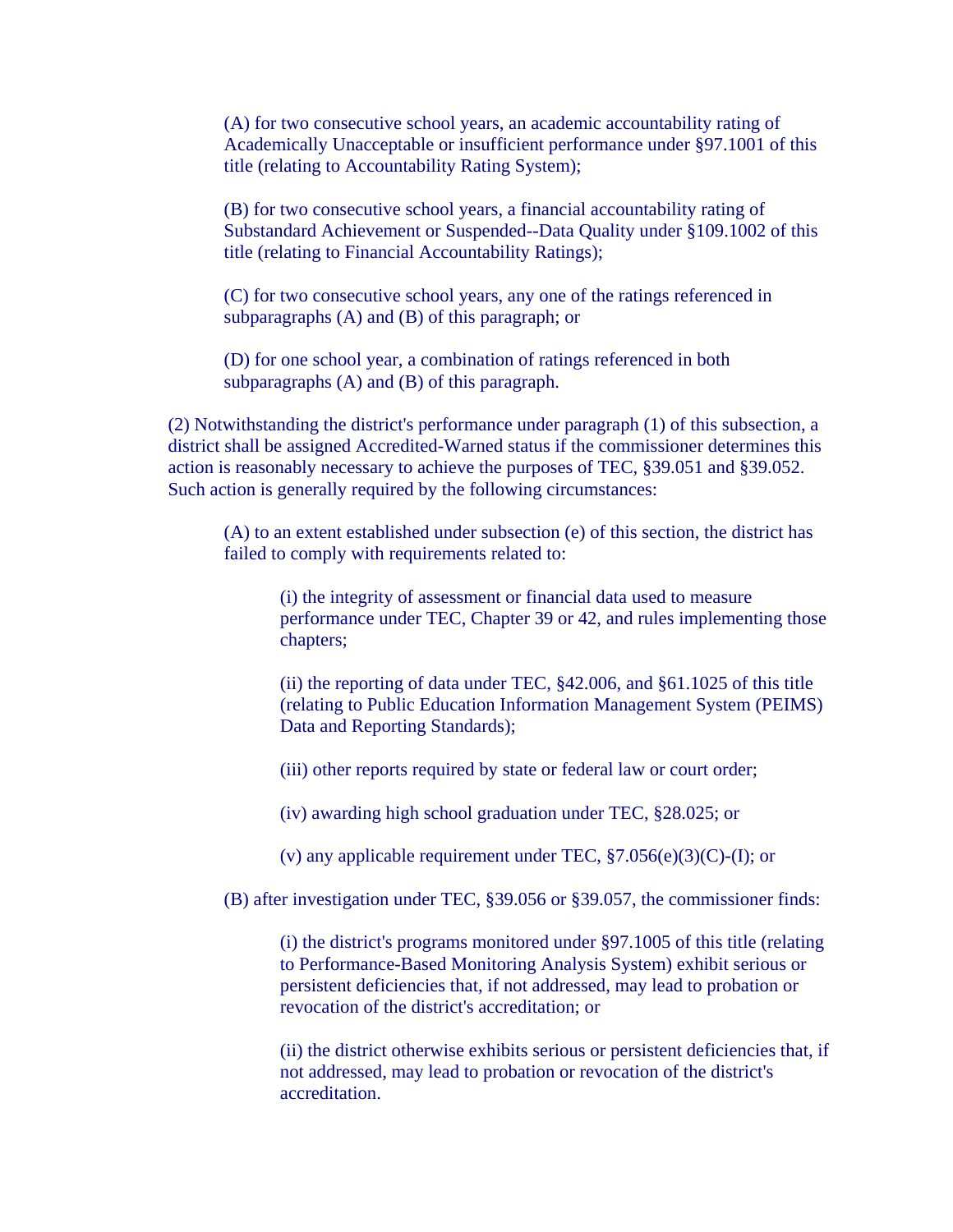(3) Notwithstanding paragraph (2) of this subsection, a district shall be assigned Accredited-Warned status if the commissioner determines this action is reasonably necessary to achieve the purposes of TEC, §39.051 and §39.052.

(4) Notwithstanding any provisions in this subsection, a district shall be assigned Accredited-Warned status if it has otherwise earned the Accredited status, but the commissioner determines:

(A) the district failed to submit a plan as provided by TEC, §39.0823(b);

(B) the district failed to obtain approval from the TEA for a plan as provided by TEC, §39.0823(b);

(C) the district failed to comply with a plan approved by the TEA under TEC, §39.0823(b); or

(D) in a subsequent school year, based on financial data submitted by the district, the approved plan for the district is insufficient or inappropriately implemented under TEC, §39.0823.

(c) Determination of Accredited-Probation status.

(1) A district shall be assigned Accredited-Probation status if, beginning with its 2006 rating, the district is assigned:

(A) for three consecutive school years, an academic accountability rating of Academically Unacceptable or insufficient performance under §97.1001 of this title;

(B) for three consecutive school years, a financial accountability rating of Substandard Achievement or Suspended--Data Quality under §109.1002 of this title;

(C) for three consecutive school years, any one of the ratings referenced in subparagraphs (A) and (B) of this paragraph; or

(D) for two consecutive school years, a combination of ratings referenced in both subparagraphs (A) and (B) of this paragraph.

(2) Notwithstanding the district's performance under paragraph (1) of this subsection, a district shall be assigned Accredited-Probation status if the commissioner determines this action is reasonably necessary to achieve the purposes of TEC, §39.051 and §39.052. Such action is generally required by the following circumstances:

(A) to an extent established under subsection (e) of this section, the district has failed to comply with requirements related to: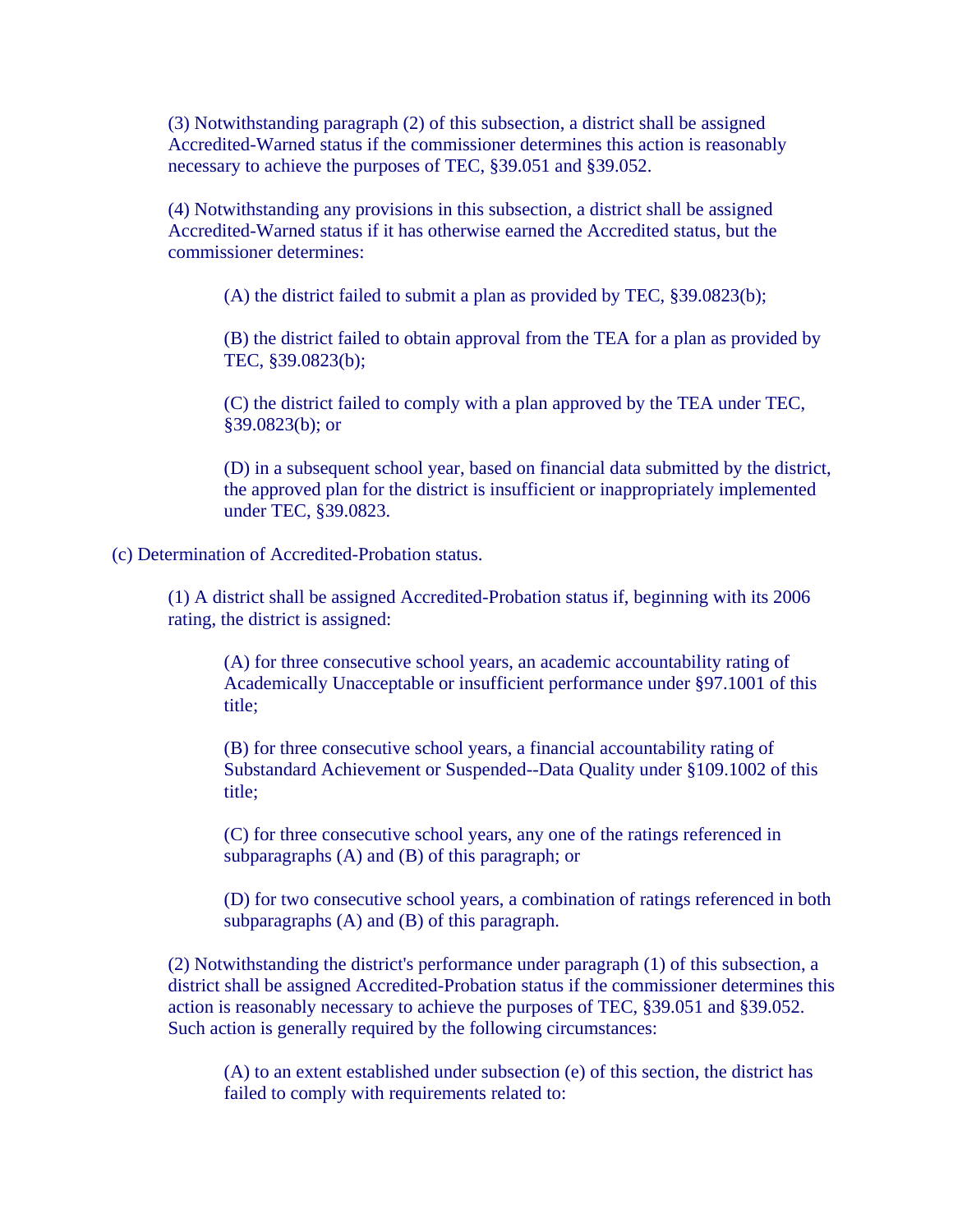(i) the integrity of assessment or financial data used to measure performance under TEC, Chapter 39 or 42, and rules implementing those chapters;

(ii) the reporting of data under TEC, §42.006, and §61.1025 of this title;

(iii) other reports required by state or federal law or court order;

(iv) awarding high school graduation under TEC, §28.025; or

(v) any applicable requirement under TEC,  $\S7.056(e)(3)(C)$ -(I); or

(B) after investigation under TEC, §39.056 or §39.057, the commissioner finds:

(i) the district's programs monitored under §97.1005 of this title exhibit serious or persistent deficiencies that, if not addressed, may lead to revocation of the district's accreditation; or

(ii) the district otherwise exhibits serious or persistent deficiencies that, if not addressed, may lead to revocation of the district's accreditation.

(3) Notwithstanding paragraph (2) of this subsection, a district shall be assigned Accredited-Probation status if the commissioner determines this action is reasonably necessary to achieve the purposes of TEC, §39.051 and §39.052.

(4) Notwithstanding any provision in this subsection, a district shall be assigned Accredited-Probation status if it has otherwise earned the Accredited-Warned status, but the commissioner determines:

(A) the district failed to submit a plan as provided by TEC, §39.0823(b);

(B) the district failed to obtain approval from the TEA for a plan as provided by TEC, §39.0823(b);

(C) the district failed to comply with a plan approved by the TEA under TEC, §39.0823(b); or

(D) in a subsequent school year, based on financial data submitted by the district, the approved plan for the district is insufficient or inappropriately implemented under TEC, §39.0823.

(d) Determination of Not Accredited-Revoked status; Revocation of accreditation.

(1) The accreditation of a district shall be revoked if, beginning with its 2006 rating, the district is assigned: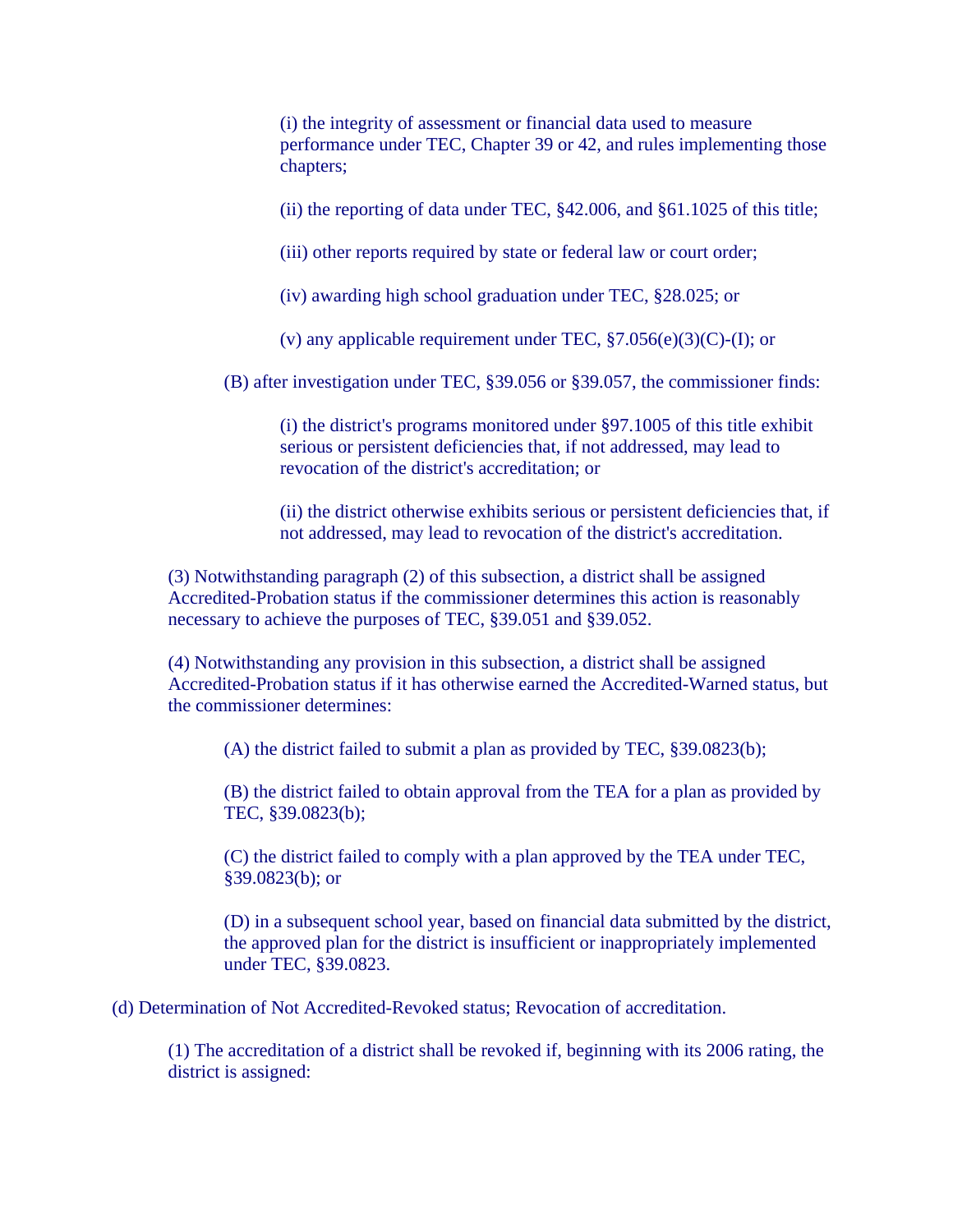(A) for four consecutive school years, an academic accountability rating of Academically Unacceptable or insufficient performance under §97.1001 of this title;

(B) for four consecutive school years, a financial accountability rating of Substandard Achievement or Suspended--Data Quality under §109.1002 of this title;

(C) for four consecutive school years, any one of the ratings referenced in subparagraphs (A) and (B) of this paragraph; or

(D) for three consecutive school years, a combination of ratings referenced in both subparagraphs (A) and (B) of this paragraph.

(2) A district shall have its accreditation revoked if, notwithstanding its performance under paragraph (1) of this subsection, the commissioner determines this action is reasonably necessary to achieve the purposes of TEC, §39.051 and §39.052. Such action is generally required by the following circumstances:

(A) to an extent established under subsection (e) of this section, the district has failed to comply with requirements related to:

(i) the integrity of assessment or financial data used to measure performance under TEC, Chapter 39 or 42, and rules implementing those chapters;

(ii) the reporting of data under TEC, §42.006, and §61.1025 of this title;

(iii) other reports required by state or federal law or court order;

(iv) awarding high school graduation under TEC, §28.025; or

(v) any applicable requirement under TEC,  $\S7.056(e)(3)(C)$ -(I); or

(B) after investigation under TEC, §39.056 or §39.057, the commissioner finds:

(i) the district's programs monitored under §97.1005 of this title exhibit serious or persistent deficiencies that require revocation of the district's accreditation; or

(ii) the district otherwise exhibits serious or persistent deficiencies that require revocation of the district's accreditation.

(3) Notwithstanding paragraph (2) of this subsection, a district's accreditation shall be revoked if the commissioner determines this action is reasonably necessary to achieve the purposes of TEC, §39.051 and §39.052.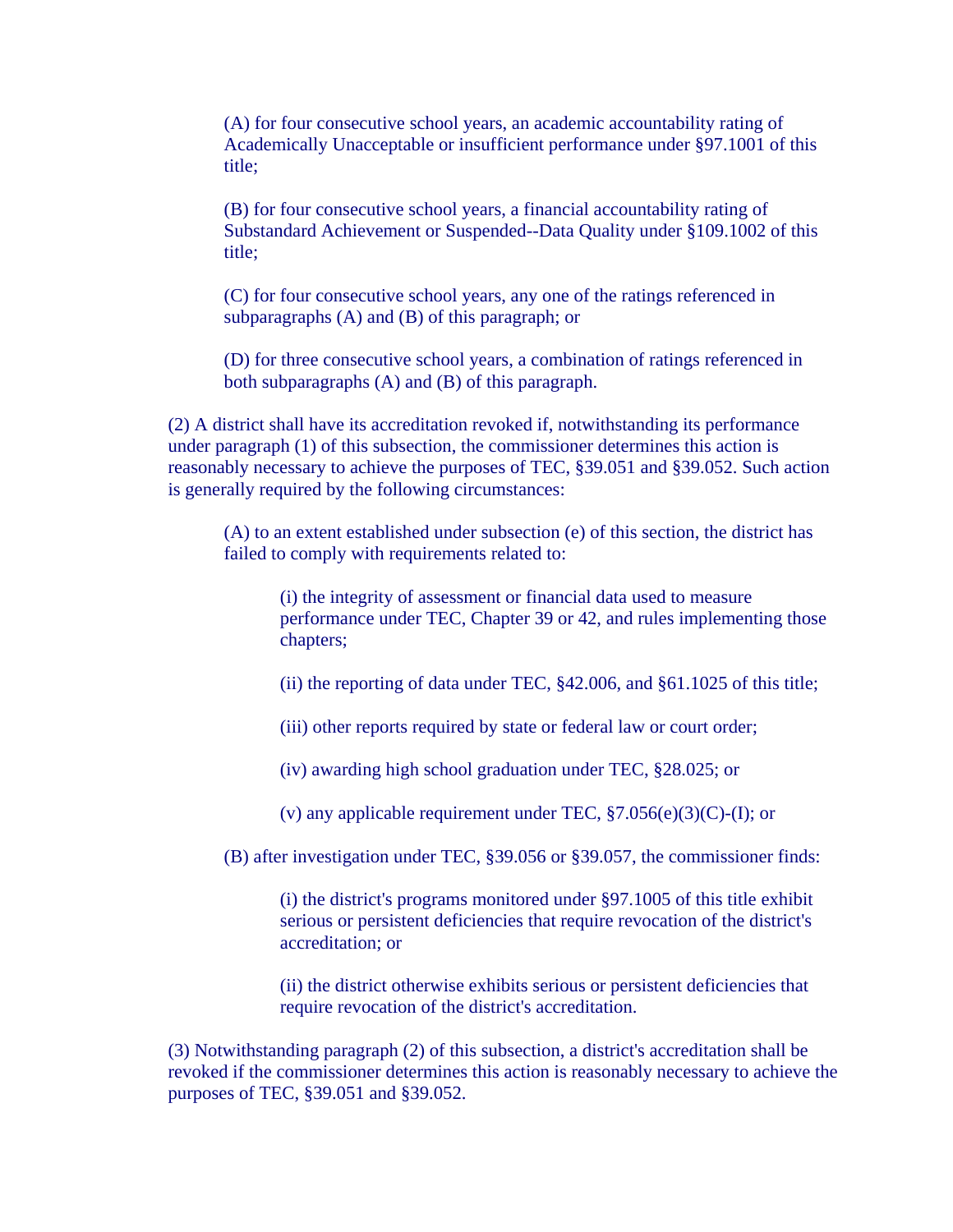(4) Notwithstanding any provision in this subsection, a district shall be assigned Not Accredited-Revoked status if it has otherwise earned the Accredited-Probation status, but the commissioner determines:

(A) the district failed to submit a plan as provided by TEC, §39.0823(b);

(B) the district failed to obtain approval from the TEA for a plan as provided by TEC, §39.0823(b);

(C) the district failed to comply with a plan approved by the TEA under TEC, §39.0823(b); or

(D) in a subsequent school year, based on financial data submitted by the district, the approved plan for the district is insufficient or inappropriately implemented under TEC, §39.0823.

(5) The commissioner's decision to revoke a district's accreditation may be appealed under §97.1037 of this title (relating to Record Review of Certain Decisions). If the decision is sustained on appeal, the commissioner shall appoint a management team or board of managers to bring to closure the district's operation of the public school.

(e) Legal compliance. In addition to the district's performance as measured by ratings under §97.1001 and §109.1002 of this title, the accreditation status of a district is determined by its compliance with the statutes and rules specified in TEC, §39.052(b)(2). Notwithstanding satisfactory or above satisfactory performance on other measures, a district's accreditation status may be assigned based on its legal compliance alone, to the extent the commissioner determines necessary. In making this determination, the commissioner:

(1) shall assign the accreditation status that is reasonably calculated to accomplish the applicable provisions specified in §97.1053(a) of this title;

(2) may impose, but is not required to impose, an accreditation sanction under this subchapter in addition to assigning a status under paragraph (1) of this subsection; and

(3) shall lower the status assigned and/or impose additional accreditation sanctions as necessary to achieve compliance with the statutes and rules specified in TEC,  $§39.052(b)(2).$ 

(f) Required notification of Accredited-Warned or Accredited-Probation status.

(1) A district assigned an accreditation status of Accredited-Warned or Accredited-Probation shall notify the parents of students enrolled in the district and property owners in the district as specified by this subsection.

(2) The district's notice must contain information about the accreditation status, the implications of such status, and the steps the district is taking to address the areas of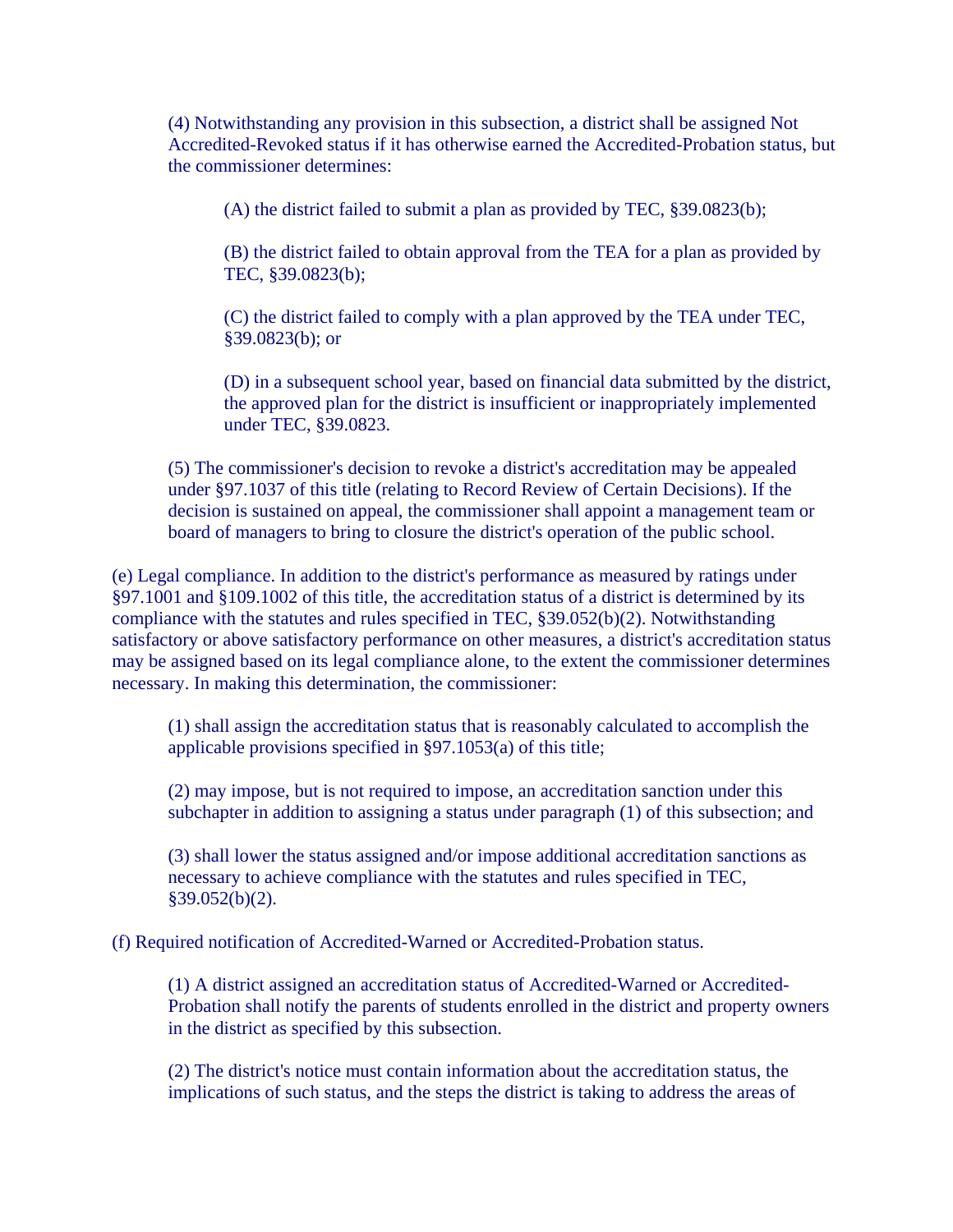deficiency identified by the commissioner. The district's notice shall use the format and language determined by the commissioner.

(3) Notice under this subsection must:

(A) not later than 30 calendar days after the accreditation status is assigned, appear on the home page of the district's website, with a link to the notification required by paragraph (2) of this subsection, and remain until the district is assigned the Accredited status; and

(B) appear in the newspaper with the greatest circulation in the district for three consecutive days as follows:

(i) from Sunday through Tuesday of the second week following assignment of the status; or

(ii) if the newspaper is not published from Sunday through Tuesday, then for three consecutive issues of the newspaper beginning the second week following assignment of the status; or

(C) not later than 30 calendar days after the status is assigned, be sent by first class mail addressed individually to each parent of a student enrolled in the district and each property owner in the district; or

(D) not later than 30 calendar days after the status is assigned, be presented as a discussion item in a public meeting of the board of trustees conducted at a time and location that allows parents of students enrolled in the district and property owners in the district to attend and provide public comment.

(4) A district required to act under this subsection shall send the following to the TEA via certified mail, return receipt requested:

(A) the universal resource locator (URL) for the link required by paragraph  $(3)(A)$ of this subsection; and

(B) copies of the notice required by paragraph (3)(B) of this subsection showing dates of publication, or a paid invoice showing the notice content and its dates of publication; or

(C) copies of the notice required by paragraph (3)(C) of this subsection and copies of all mailing lists and postage receipts; or

(D) copies of the notice required by paragraph (3)(D) of this subsection and copies of the board of trustees meeting notice and minutes for the board meeting in which the notice was presented and publicly discussed.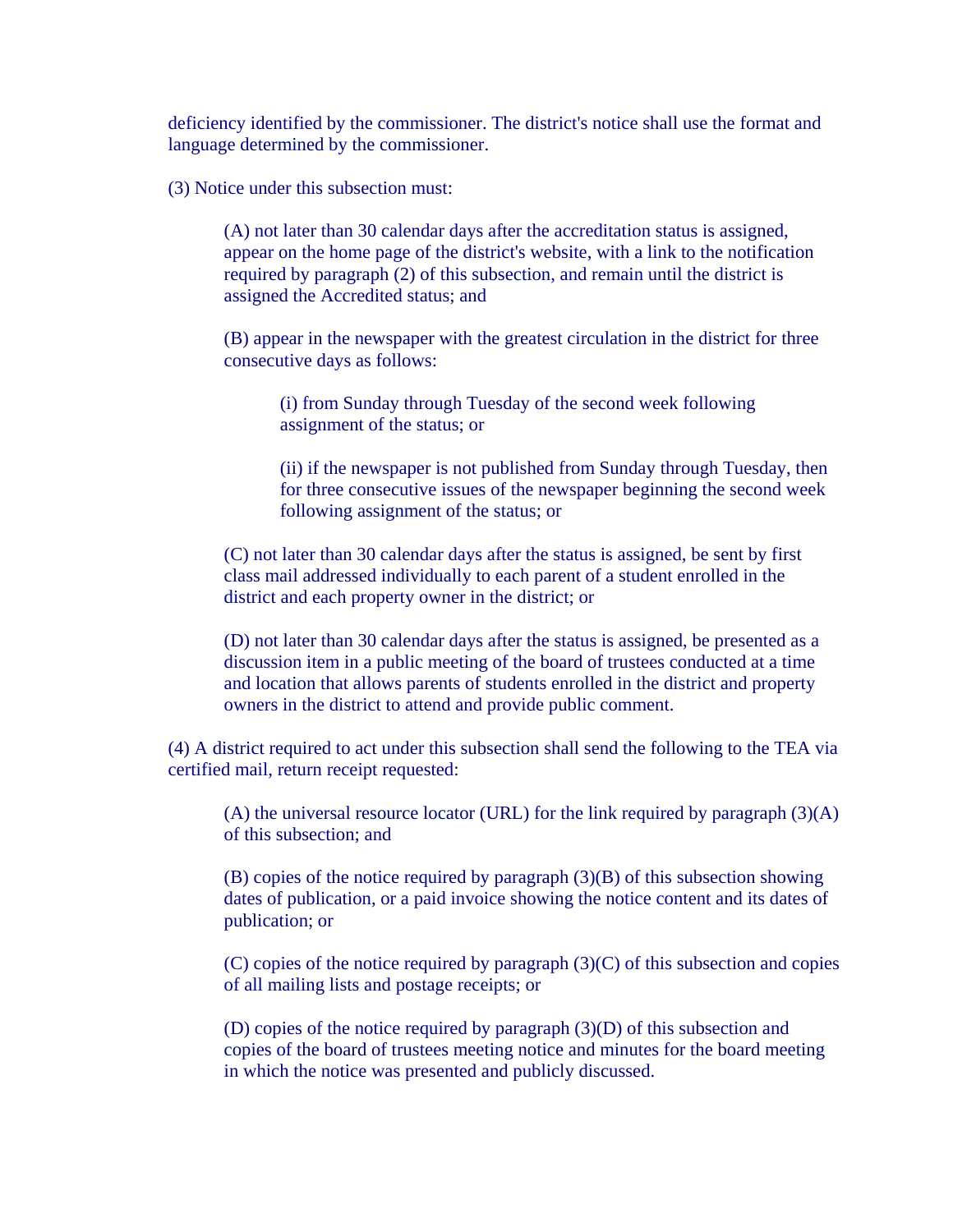(g) Substitute criteria if no charter school financial accountability rating. In considering the financial performance of a charter operator during a fiscal year for which no financial accountability ratings were assigned to charter operators under §109.1002 of this title, the commissioner shall apply the following substitute criteria.

(1) Finding in lieu of rating. Any of the following findings, made after an opportunity for a record review under paragraph (2)(B) of this subsection, shall be deemed the equivalent of a financial accountability rating of Substandard Achievement or Suspended--Data Quality under §109.1002 of this title:

(A) the Annual Audit Report required for that fiscal year by TEC, §44.008, and §100.1047 of this title (relating to Accounting for State Funds) was received more than 180 days after the close of the entity's fiscal year;

(B) the Annual Audit Report required for that fiscal year by TEC, §44.008, and §100.1047 of this title disclosed total assets of less than 80% of total liabilities; or

(C) the Annual Audit Report required for that fiscal year by TEC, §44.008, and §100.1047 of this title contained:

(i) an adverse opinion, including a going concern disclosure, or a disclaimer of opinion; and

(ii) the adverse or disclaimed opinion pertained to:

(I) financial resources or expenditures that were not properly documented; or

(II) a material weakness in internal controls that led to the misallocation of financial resources.

(2) Provisions concerning finding. Whenever a provision of this section calls for consideration of the financial accountability rating of a charter operator for a fiscal year, a finding described by paragraph (1) of this subsection shall be deemed the financial accountability rating and applied as if such finding were issued under §109.1002 of this title.

(A) If a provision of this section calls for consideration of the financial accountability rating of a charter operator for more than one fiscal year, and financial accountability ratings were assigned to charter operators under §109.1002 of this title for at least one but fewer than all of the relevant fiscal years, a finding described by paragraph (1) of this subsection shall be deemed the financial accountability rating only for the fiscal year(s) for which no financial accountability ratings were assigned to charter operators.